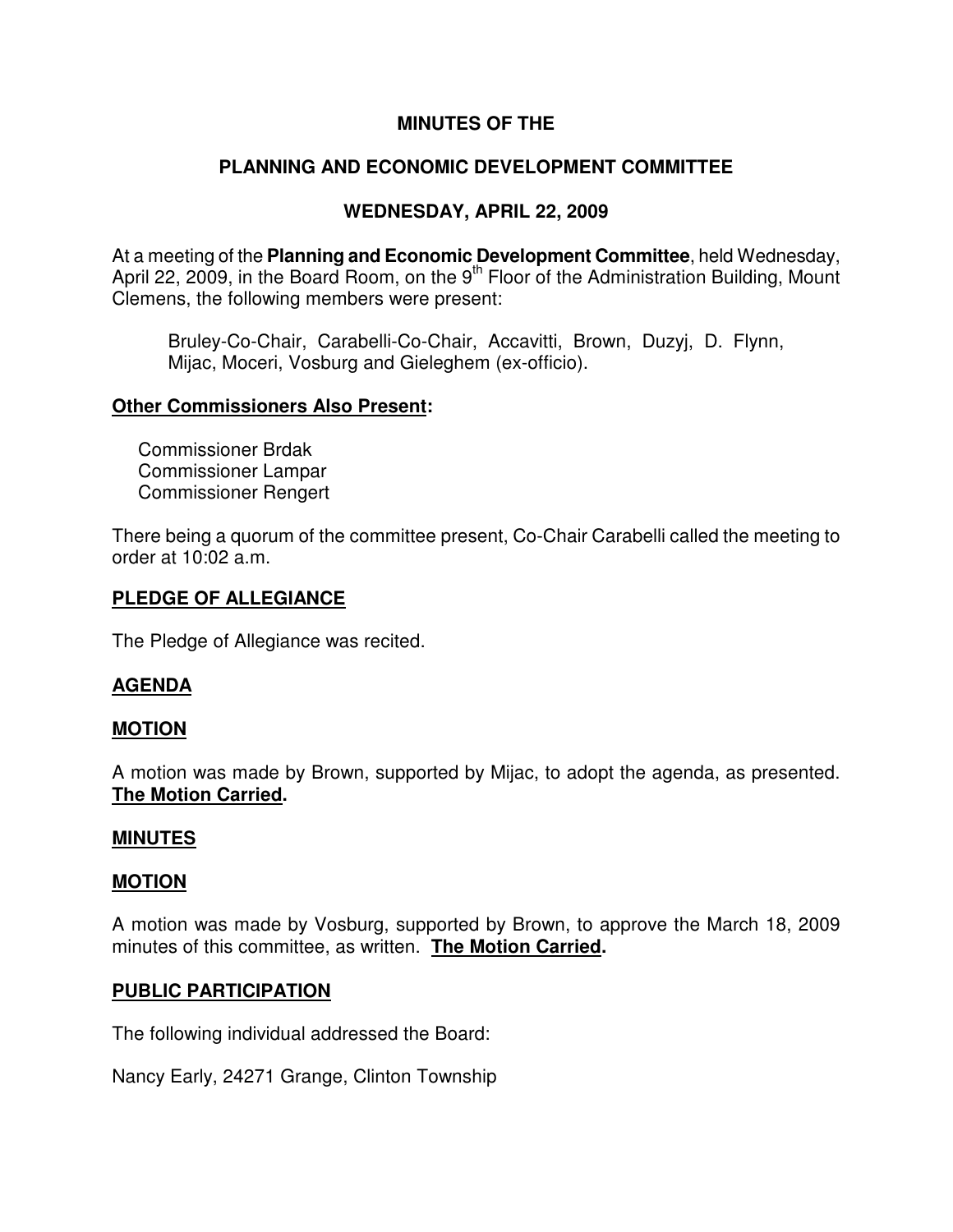**Minutes of the Planning and Economic Development Committee April 22, 2009 2** 

#### **COMMUNITY DEVELOPMENT**

• Neighborhood Stabilization Program Update

Mr. Mike Rozny gave a verbal presentation.

The following commissioner spoke: Bruley.

#### **MOTION**

A motion was made by D. Flynn, supported by Mijac, to receive and file the report on the Neighborhood Stabilization Program. **The Motion Carried.** 

#### **BUSINESS RETENTION**

• Report on Economic Development Retention Visits

Mr. Stephen Cassin gave a verbal presentation.

The following commissioners spoke: Duzyj, Bruley and Brown.

#### **MOTION**

A motion was made by Vosburg, supported by Duzyj, to receive and file the report on the Economic Development Retention Visits. **The Motion Carried.** 

### **BUSINESS ATTRACTION**

- A) Report on China Delegation Visit
- B) Adopt Resolution Honoring Xiangtan Delegation on Their Recent Visit to Macomb County **(offered by Board Chair)**
- C) Report on International Businesses in Macomb County

Mr. Cassin gave a verbal presentation.

The following commissioners spoke: Bruley, Brown, Vosburg, Carabelli, Duzyj and Gieleghem.

Co-Chair Carabelli called for a motion to receive and file the reports on items #8A and #8C.

#### **MOTION**

A motion was made by Mijac, supported by Vosburg, to receive and file the report on the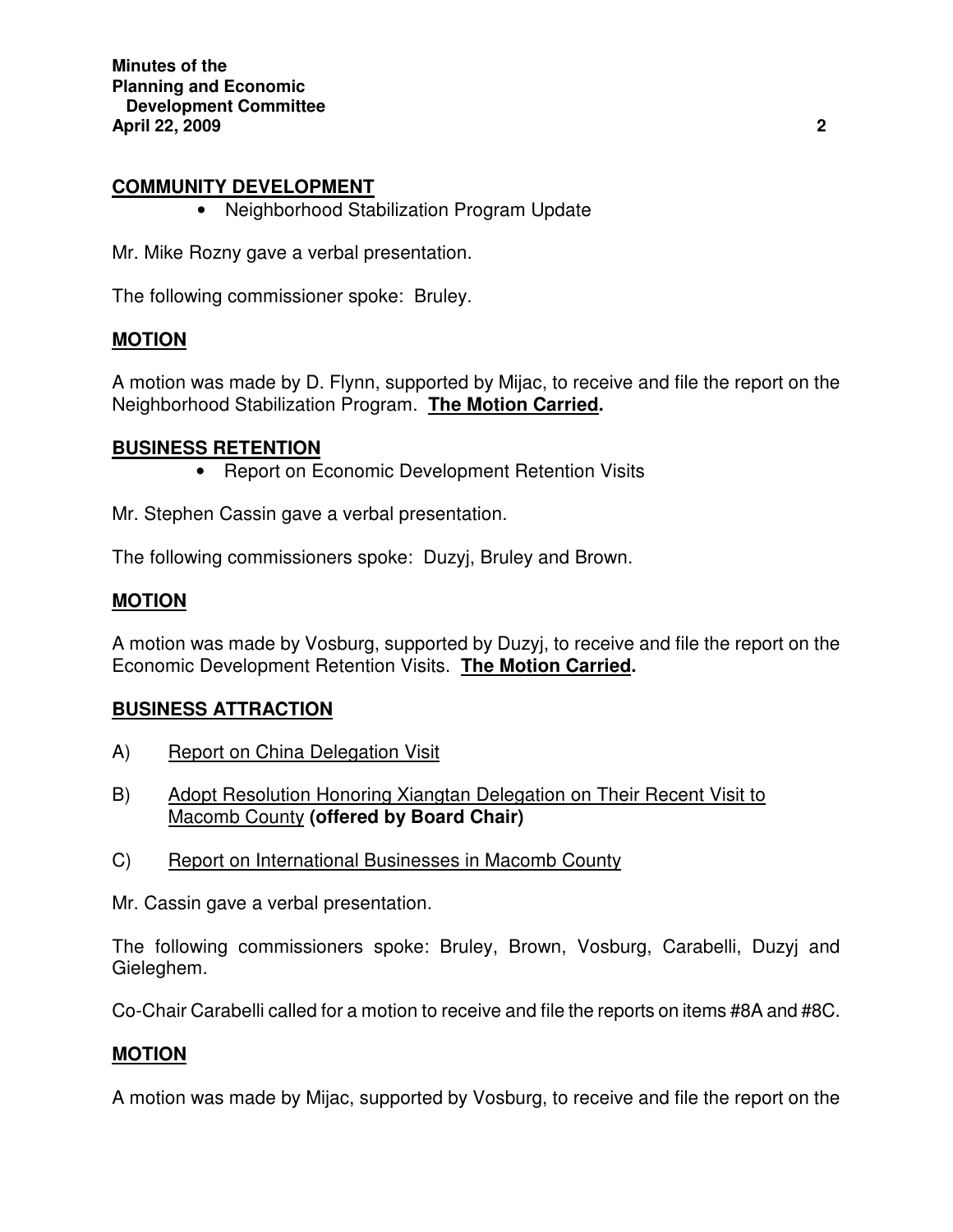China Delegation Visit and the report on International Businesses in Macomb County. **The Motion Carried.** 

Co-Chair Carabelli called for a motion to adopt the resolution on item #8B.

# **COMMITTEE RECOMMENDATION – MOTION**

A MOTION WAS MADE BY DUZYJ, SUPPORTED BY D. FLYNN, TO RECOMMEND THAT THE BOARD OF COMMISSIONERS ADOPT A RESOLUTION HONORING XIANGTAN DELEGATION ON THEIR RECENT VISIT TO MACOMB COUNTY **(OFFERED BY BOARD CHAIR)**. **THE MOTION CARRIED.** 

D) Request Approval to Attend Windpower 2009 Conference in Chicago, IL

Mr. Cassin gave a verbal presentation.

## **MOTION**

A motion was made by Vosburg, supported by D. Flynn, to approve the request to send an Economic Development Specialist to the Windpower 2009 Conference and Exhibition in Chicago, IL. Funding is available in the Department's Economic Development Travel Account. **Forward to the Finance Committee.** 

The following commissioner spoke: Duzyj.

Co-Chair Carabelli called for a vote on the motion and **The Motion Carried.** 

### **BUSINESS EXPANSION**

A) Presentation on Business "Hub Zones"

Mr. Justin Robinson gave a verbal presentation.

The following commissioners spoke: Gieleghem, Brown and Carabelli.

### **MOTION**

A motion was made by Vosburg, supported by Mijac, to receive and file the report on Business "Hub Zones." **The Motion Carried.** 

### B) Report on Macomb-Oakland University Incubator/SmartZone

Mr. Cassin gave a verbal presentation.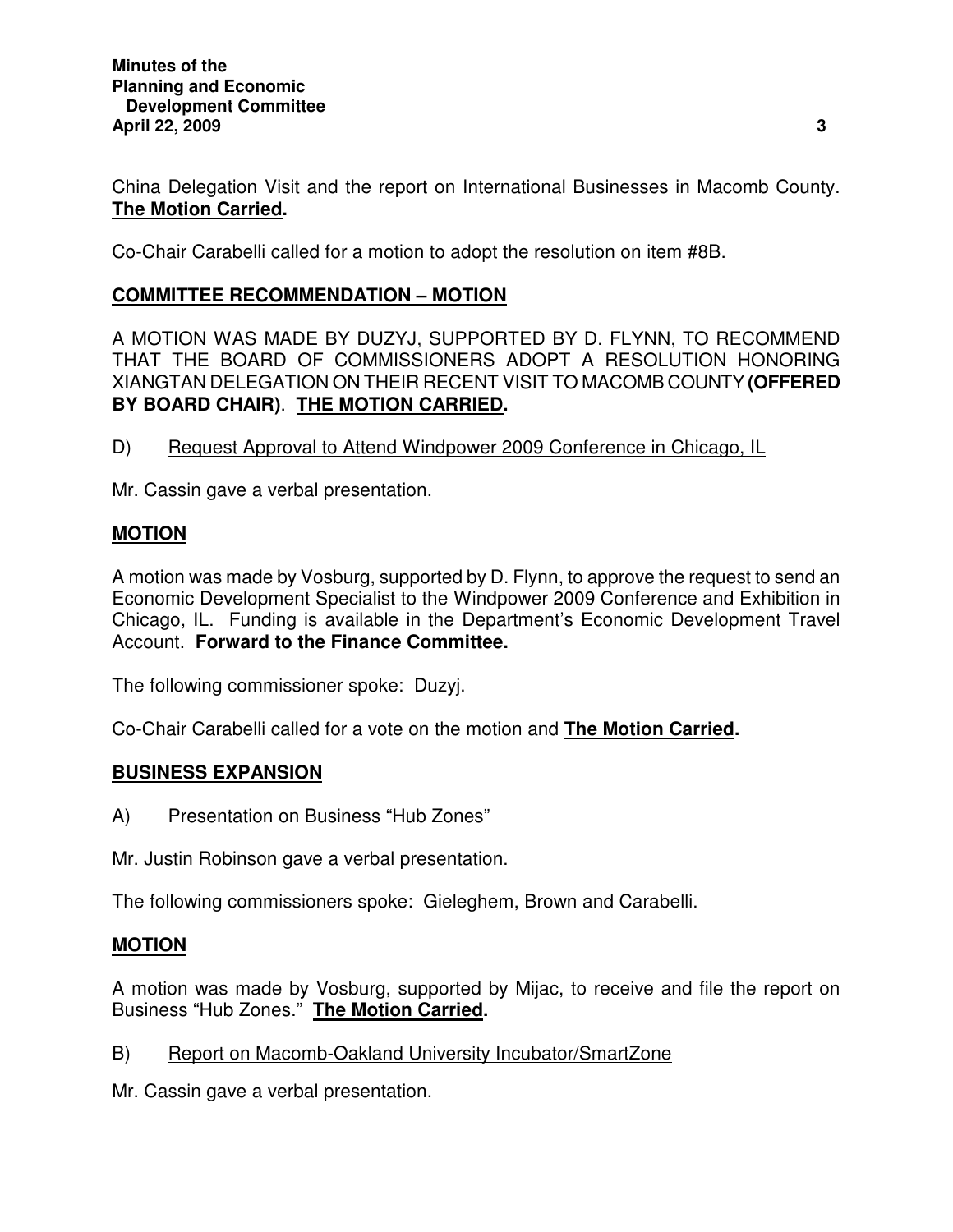# **MOTION**

A motion was made by Duzyj, supported by Vosburg, to receive and file the report on the Macomb-Oakland University Incubator/SmartZone. **The Motion Carried.** 

C) Adopt Resolution Recognizing Achatz Homemade Pie Company as One of "Michigan's Best Small Businesses – 2008" **(offered by Brdak, D. Flynn, Rengert, Szczepanski and Vosburg)** 

# **COMMITTEE RECOMMENDATION – MOTION**

A MOTION WAS MADE BY VOSBURG, SUPPORTED BY MOCERI, TO RECOMMEND THAT THE BOARD OF COMMISSIONERS ADOPT A RESOLUTION RECOGNIZING ACHATZ HOMEMADE PIE COMPANY AS ONE OF "MICHIGAN'S BEST SMALL BUSINESSES – 2008" **(OFFERED BY BRDAK, D. FLYNN, RENGERT, SZCZEPANSKI AND VOSBURG)**. **THE MOTION CARRIED.** 

## **TRANSPORTATION**

• Gratiot Avenue Access Management Plan (No Report)

Co-Chair Carabelli said that there was no report at this time. He moved on to the next agenda item.

# **COMMUNITY PLANNING & ASSISTANCE**

A) Report on Countywide Trail Master Plan

Mr. John Crumm gave a PowerPoint presentation.

The following commissioners spoke: Duzyj, Bruley and Brown.

### **MOTION**

A motion was made by Duzyj, supported by Moceri, to receive and file the report on Countywide Trail Master Plan. **The Motion Carried.** 

B) Report on University of Michigan Urban Planning Projects

Mr. John Paul Rea gave a PowerPoint presentation.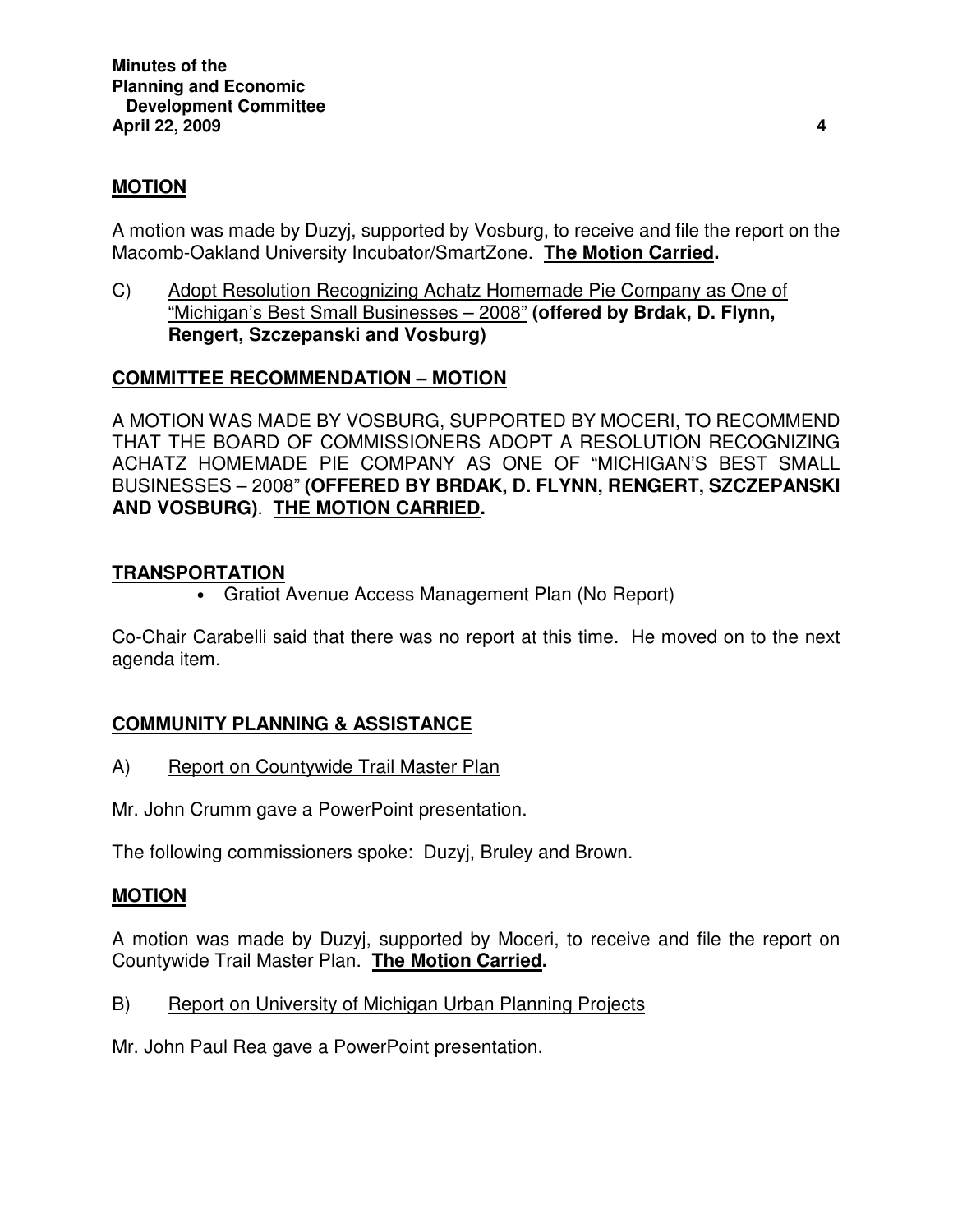# **MOTION**

A motion was made by Duzyj, supported by Vosburg, to receive and file the report on the University of Michigan Urban Planning Projects. **The Motion Carried.** 

## **REGIONAL PARTNERSHIPS**

A) Presentation from SEMCOG

A copy of the PowerPoint presentation was distributed.

Present from SEMCOG were Mr. Paul Tait, Executive Director, Ms. Kathleen Lomako, Deputy Executive Director, and Ms. Amy Malmer, Membership Manager.

Mr. Tait gave a brief verbal presentation. Ms. Lomako started off the PowerPoint presentation entitled, Macomb County: Getting the Most Out of SEMCOG. Mr. Tait continued on with the PowerPoint presentation which started with the slide on Transportation Decisions (page 6).

The following commissioners spoke: Brown and Vosburg.

### **MOTION**

A motion was made by Vosburg, supported by Accavitti, to receive and file the presentation from SEMCOG. **The Motion Carried.** 

B) Presentation from U.S. Bureau of Census

A folder containing numerous pieces of information was distributed. The folder was entitled, United States Census 2010 – It's In Our Hands.

Ms. Kay Reisen, Partnership Specialist, U.S. Census Bureau gave a verbal presentation.

The following commissioners spoke: Duzyj, Vosburg, Bruley and Brown.

### **MOTION**

A motion was made by D. Flynn, supported by Mijac, to receive and file the report on the U.S. Bureau of Census. **The Motion Carried.** 

Co-Chair Carabelli announced that this committee meeting was being moved to the Library, due to the start of the Green Schools Awards Ceremony. (Time: 11:48 a.m.)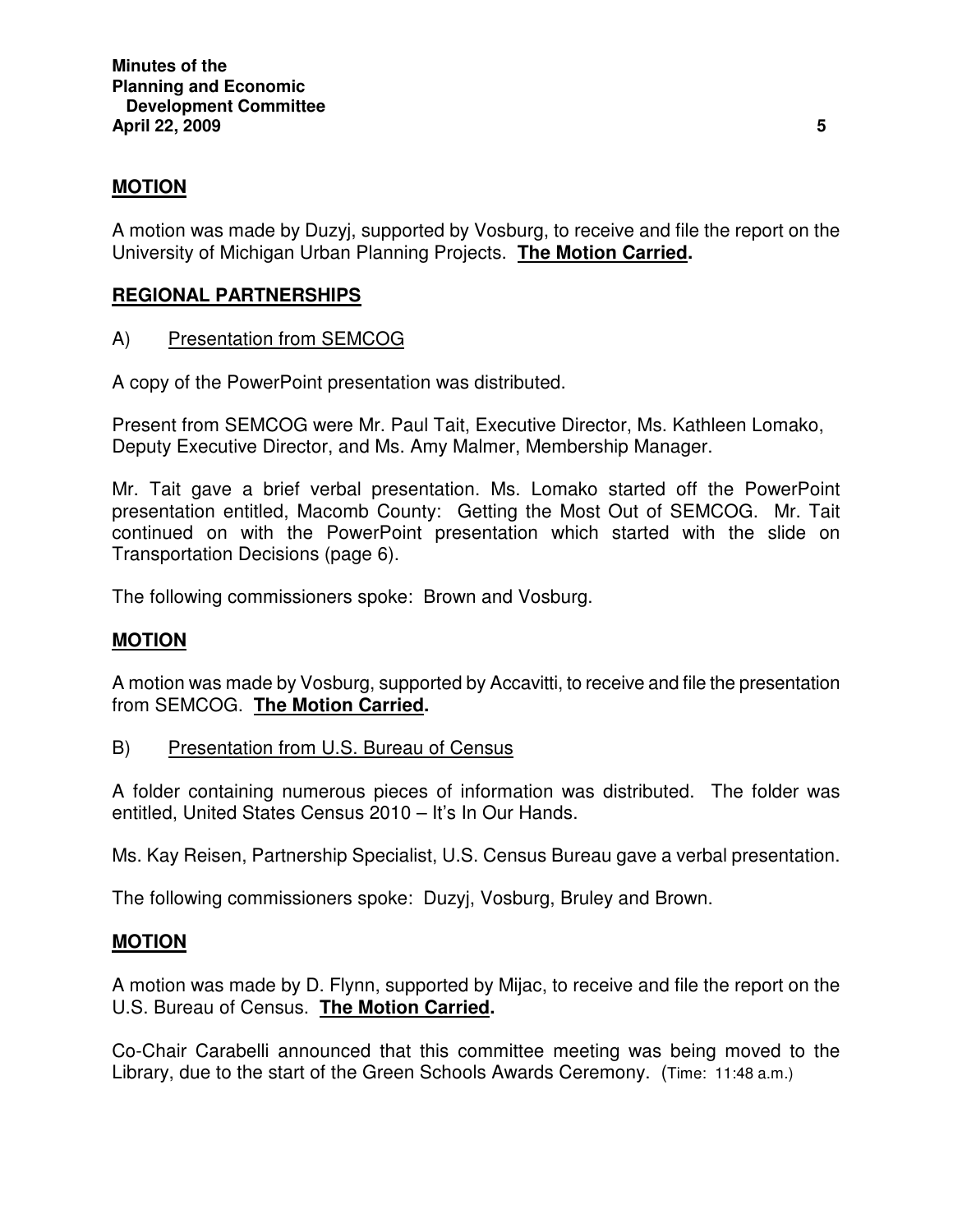(Note: No recording from this point forward).

Co-Chair Carabelli reconvened the meeting in the Library at 11:50 a.m.

# **MARKETING & PROMOTION**

A) Economic Development Marketing Materials (No Report)

Co-Chair Carabelli said that there was no report at this time. He moved on to the next item.

B) Film Macomb (No Report)

Co-Chair Carabelli said that there was no report at this time. He moved on to the next agenda item.

# **TOURISM**

A) Lake St. Clair Initiative (No Report)

Co-Chair Carabelli said that there was no report at this time. He moved on to the next item.

B) Chesterfield Township Convention Center (No Report)

Co-Chair Carabelli said that there was no report at this time. He moved on to the next agenda item.

# **ADMINISTRATIVE**

A) Phase I Planning & Economic Development Department Re-Organization

A handout was distributed entitled, Comparison on County "Planning & Economic Development" Departments.

Mr. Cassin gave a verbal presentation.

The following commissioner spoke: Carabelli.

# **MOTION**

A motion was made by Accavitti, supported by Vosburg, to direct the Department of Planning and Economic Development to work with the Human Resources Department and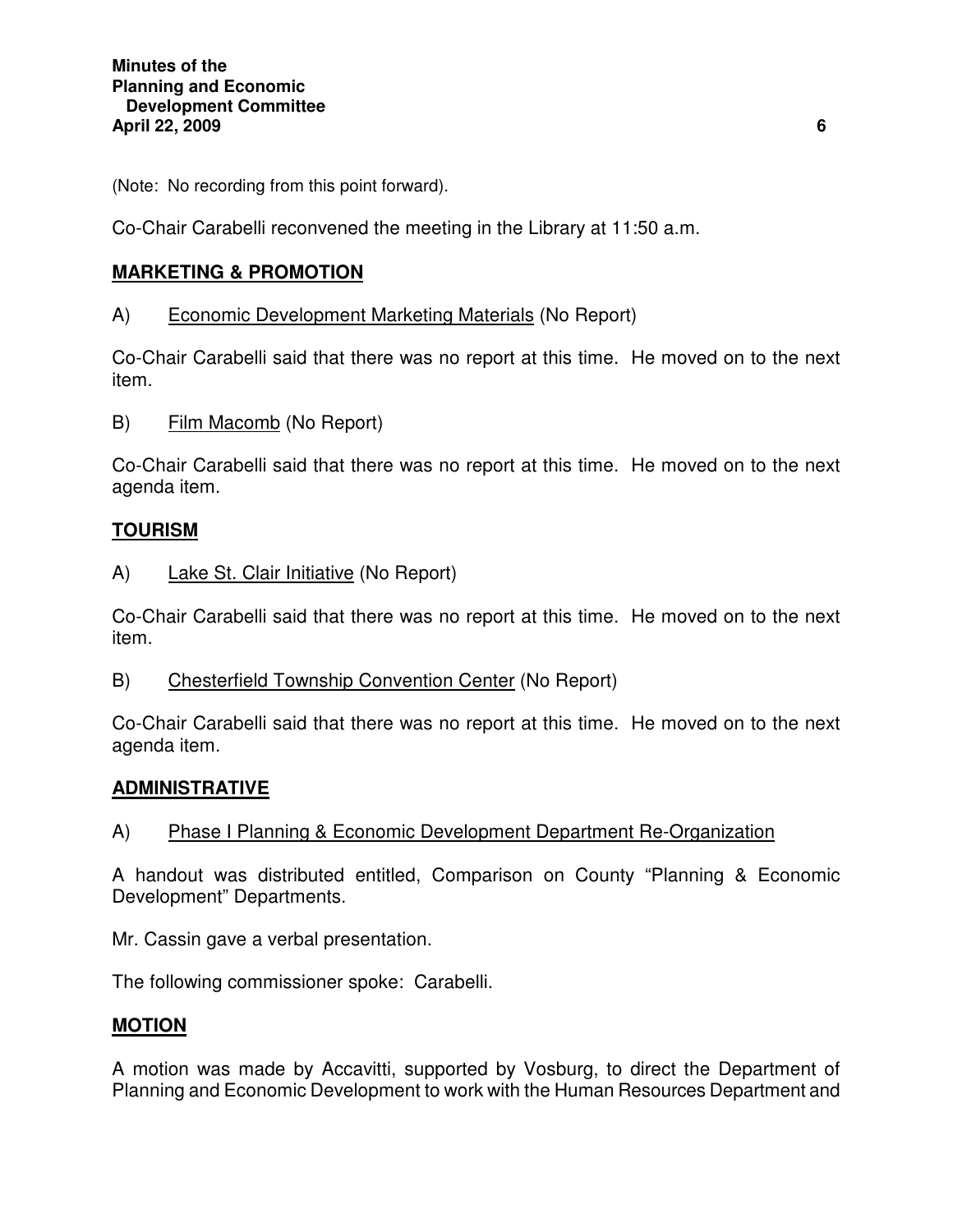the Finance Department to begin the preliminary work regarding reorganization of the Department and that the proposed plan be presented at next month's committee meeting and then it would be forwarded to the Personnel Committee.

The following commissioners spoke: Brown and Vosburg.

Co-Chair Carabelli called for a vote on the motion and **The Motion Carried.** 

### B) Enter into Agreement with Wayne State to Provide Student Interns

Mr. Cassin gave a verbal presentation.

The following commissioner spoke: Carabelli.

### **MOTION**

A motion was made by Vosburg, supported by Brown, to approve that the County enter into an agreement with Wayne State University to place two student interns (two semester duration) in the Department of Planning & Economic Development at a cost not to exceed \$14,760; and forward to the Personnel Committee. Funding is available in the Department's Salary Account.

The following commissioners spoke: Bruley, Brown, Carabelli and Vosburg.

### A **friendly amendment** by Commissioner Bruley was accepted as follows: **"To forward this item to the Budget Committee."**

The following commissioners spoke: Brown and Bruley.

Co-Chair Carabelli called for a vote on the motion, as amended, and **The Motion Carried.** 

C) Confirm Price Schedule for Inter-Departmental Graphic Services

Mr. Cassin gave a verbal presentation.

The following commissioners spoke: Accavitti, Vosburg, Duzyj and Carabelli.

# **COMMITTEE RECOMMENDATION – MOTION**

A MOTION WAS MADE BY DUZYJ, SUPPORTED BY ACCAVITTI, TO RECOMMEND THAT THE BOARD OF COMMISSIONERS CONFIRM THE PRICE SCHEDULE FOR INTER-DEPARTMENTAL GRAPHIC SERVICES. **THE MOTION CARRIED.**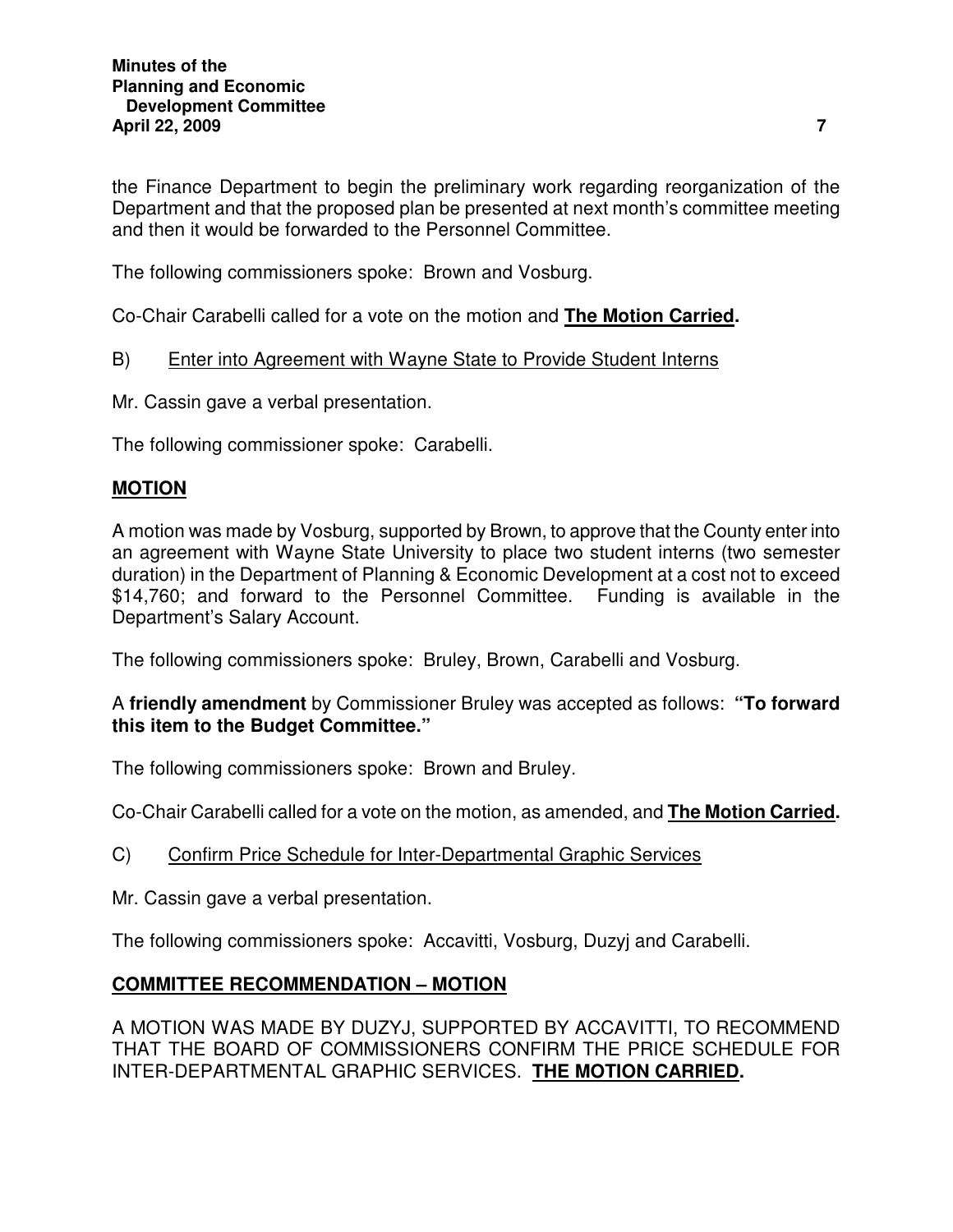#### D) Authorize Continuation of Macomb County SBTDC Program

#### **COMMITTEE RECOMMENDATION – MOTION**

A MOTION WAS MADE BY DUZYJ, SUPPORTED BY VOSBURG, TO RECOMMEND THAT THE BOARD OF COMMISSIONERS AUTHORIZE THE MACOMB COUNTY DEPARTMENT OF PLANNING AND ECONOMIC DEVELOPMENT TO CONTINUE THE SMALL BUSINESS & TECHNOLOGY DEVELOPMENT CENTER PROGRAM AND RENEW THE AGREEMENT WITH THE MICHIGAN SMALL BUSINESS DEVELOPMENT CENTER AT GRAND VALLEY STATE UNIVERSITY FOR THE PURPOSE OF CONTINUING TO PROVIDE BUSINESS ASSISTANCE SERVICES TO MACOMB COUNTY COMPANIES AND RESIDENTS. **THE MOTION CARRIED.** 

#### **ECONOMIC DEVELOPMENT EVENTS**  $\overline{\phantom{a}}$

- April 23 U of M, Macomb, St. Clair Workshop for Communities Adversely Impacted by Automotive Plant Closures
- April 30 Macomb Chamber "All Things Green" Conference
- May 13 SBTDC, Starting a Business
- May 20 SBTDC, Marketing Your Business
- May 27 SBTDC, Writing a Business Plan

### **MOTION**

A motion was made by Vosburg, supported by Accavitti, to receive and file the report on upcoming events.

The following commissioner spoke: Duzyj.

Co-Chair Carabelli called for a vote on the motion and **The Motion Carried.** 

After the vote, the following commissioners spoke: Vosburg, Carabelli and Bruley.

### **COMMITTEES**

• Report on Brownfield Redevelopment Authority Meeting of April 7, 2009

### **MOTION**

A motion was made by Vosburg, supported by Duzyj, to receive and file the report on the Brownfield Redevelopment Authority Meeting of April 7, 2009. **The Motion Carried.**